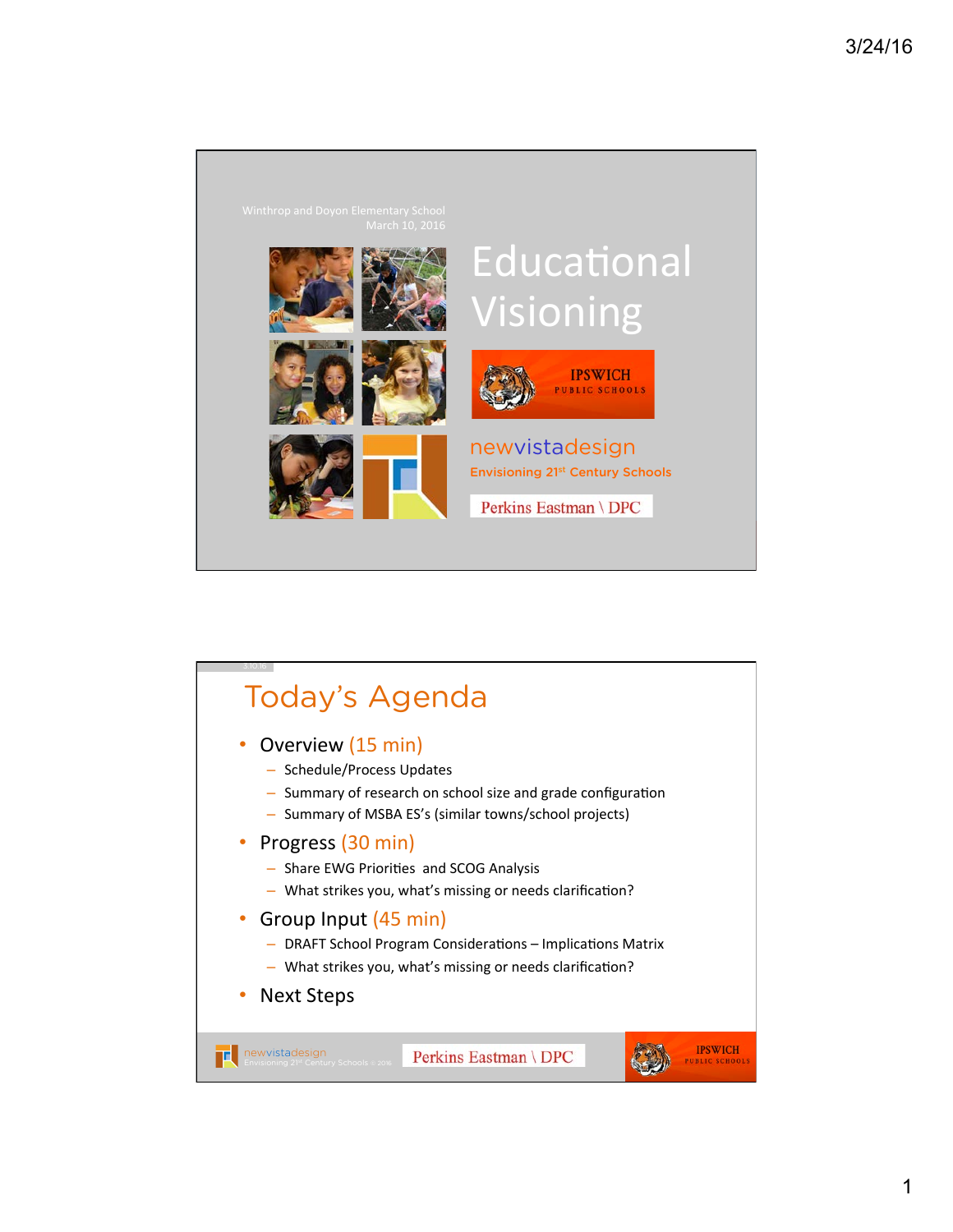

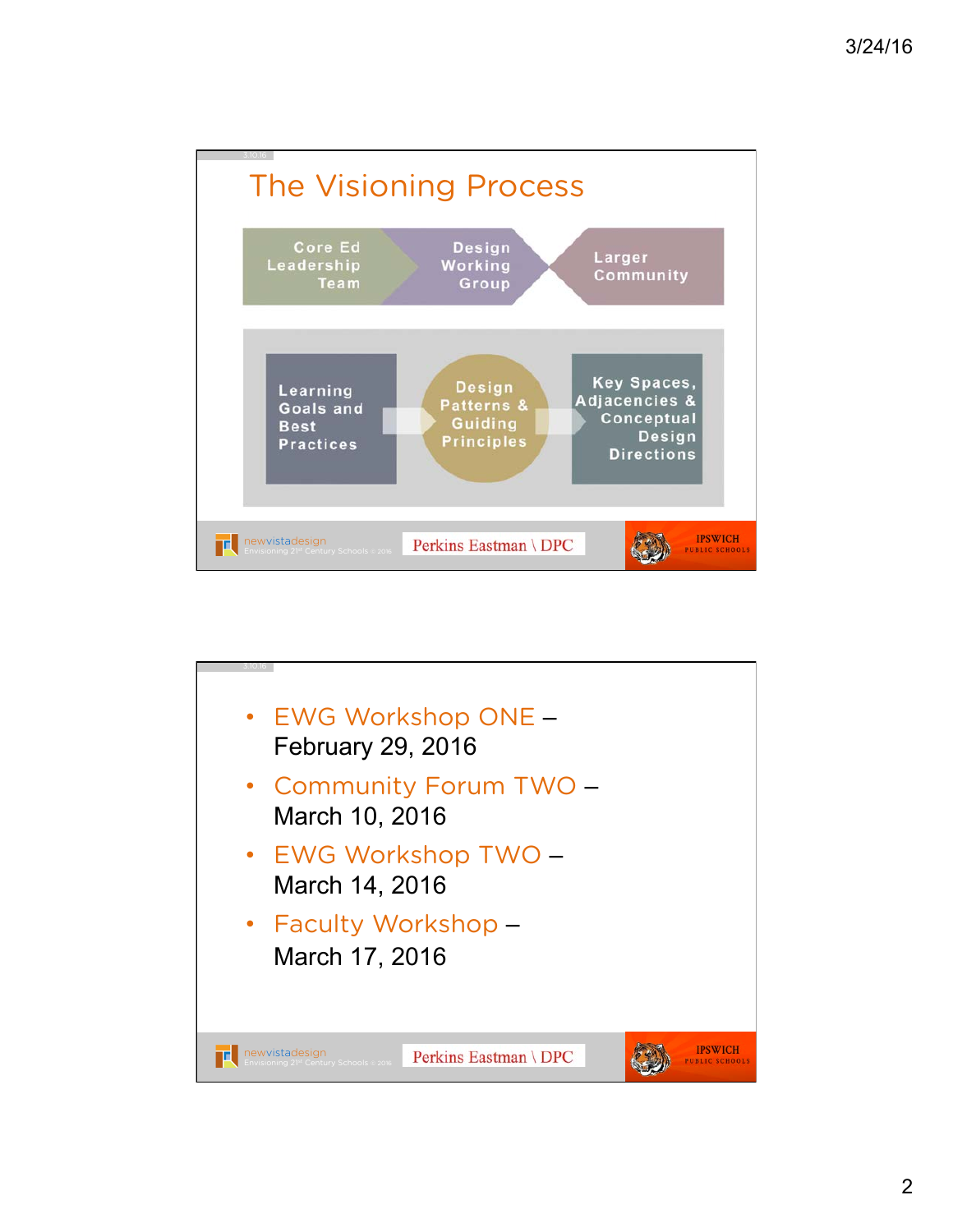

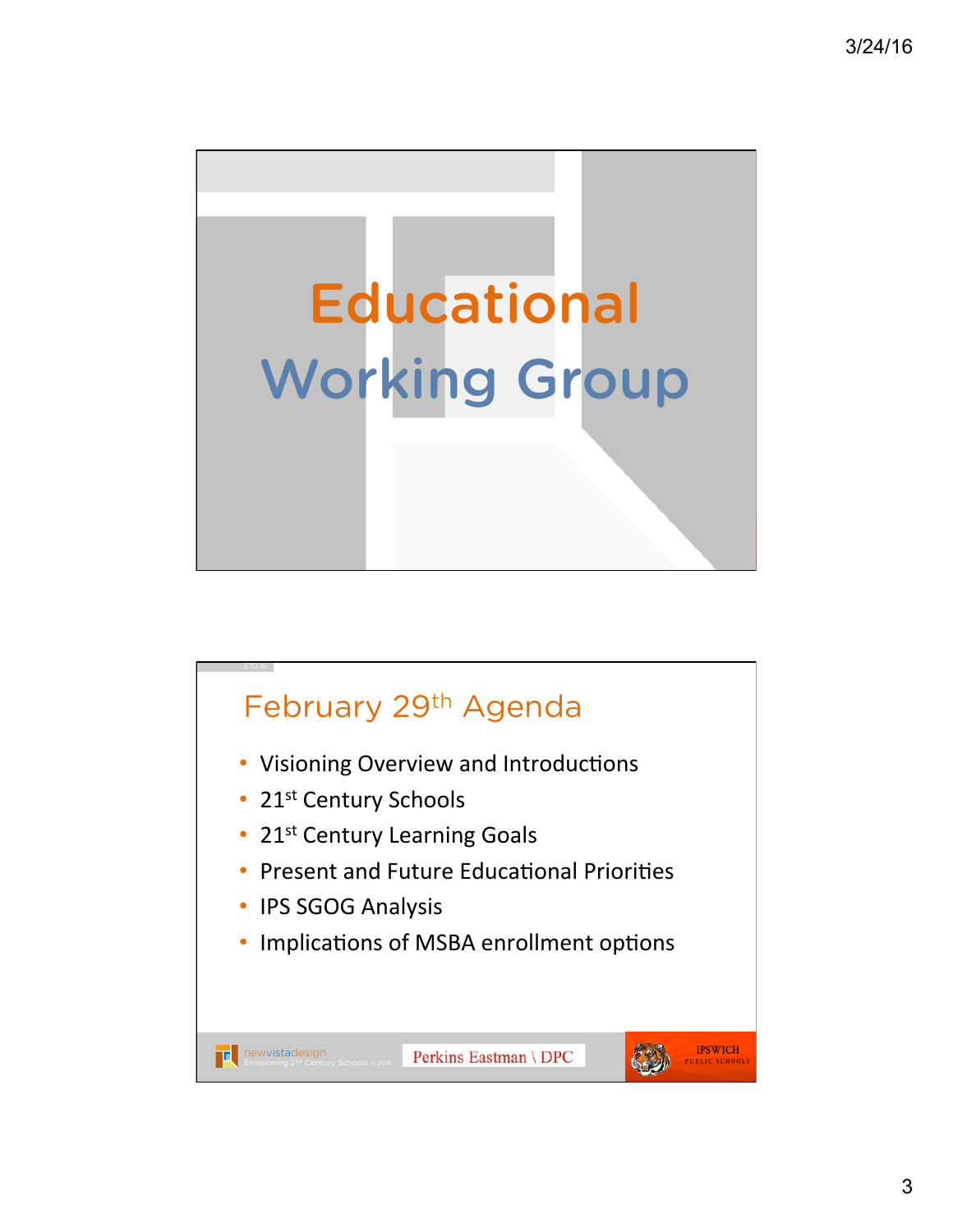## March 14th Agenda • Design Patterns • Guiding Principles • Key Spaces and Adjacencies • Bubble Diagramming Activity 8 **IPSWICH** Perkins Eastman \ DPC **newvistadesign**<br>Envisioning 21<sup>st</sup> Century Schools © 2016 **PUBLIC SCHOO**

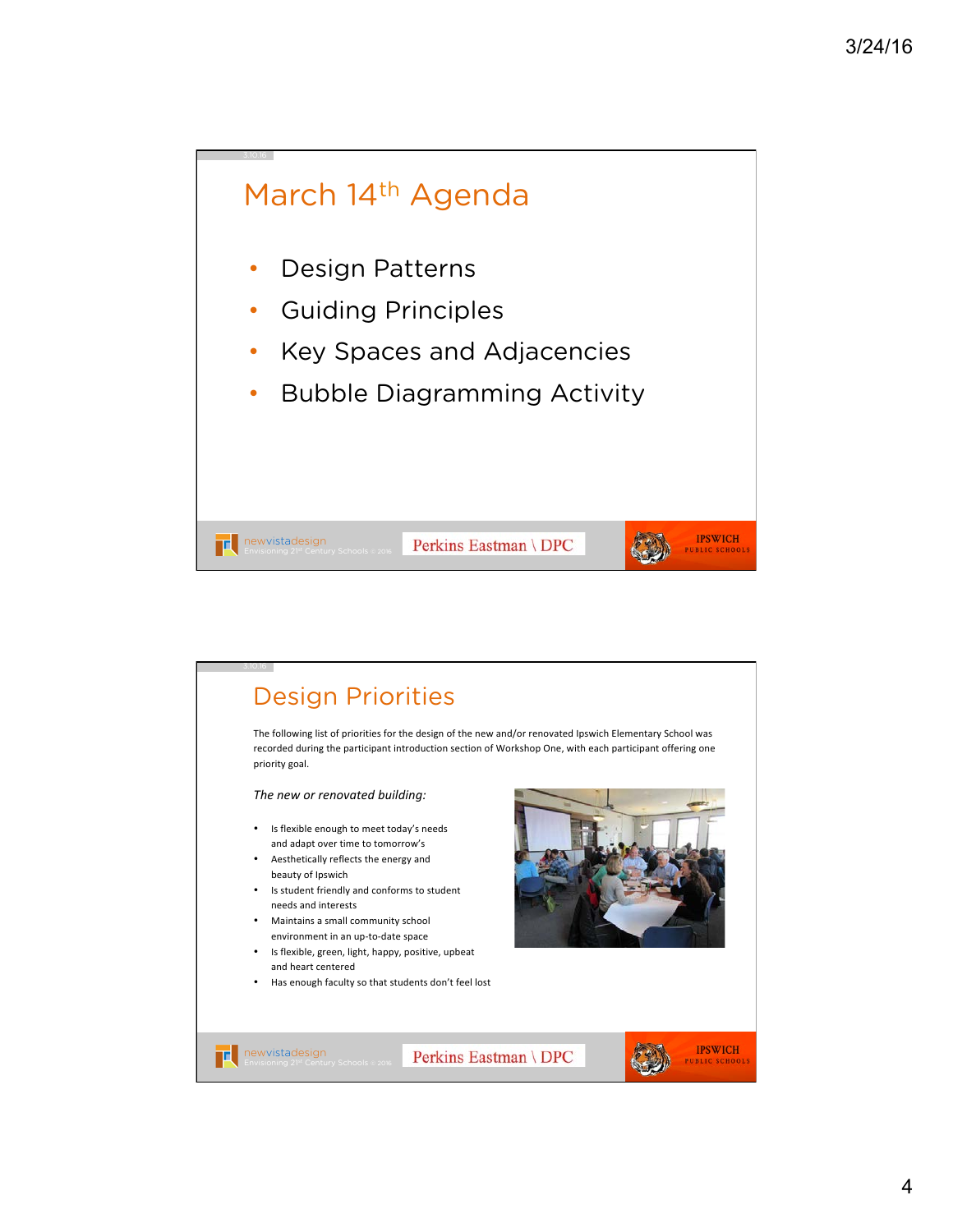## **Design Priorities** esign P Stays true to Ipswich and kids first Provides a nurturing K-5 environment that feels safe Creates a positive culture and educational experience Allows students to develop the self-confidence that comes with having a sense of belonging, and which is fostered through connections with the broader community and their neighborhoods Allows for the school schedule to not be dictated by building limitations Maintains two small neighborhood elementary schools and nurturing environments Fosters academic preparedness, hands-on play, the development of resiliency and social emotional learning Offers flexibility of use within a variety of indoor and outdoor learning spaces Enhances enrichment beyond the school day Is flexible enough to adapt over time Promotes equity and connects to the community Has an inspirational commons space with natural light and opportunities for collaboration Offers ready-to-go professional spaces for teachers newvistadesign Envisioning 21st Century Schools | 1 | Page **IPSWICH** Perkins Eastman \ DPC **newvistadesign**<br>Envisioning 21<sup>st</sup> Century Schools © 2016

environment and the control of the control of







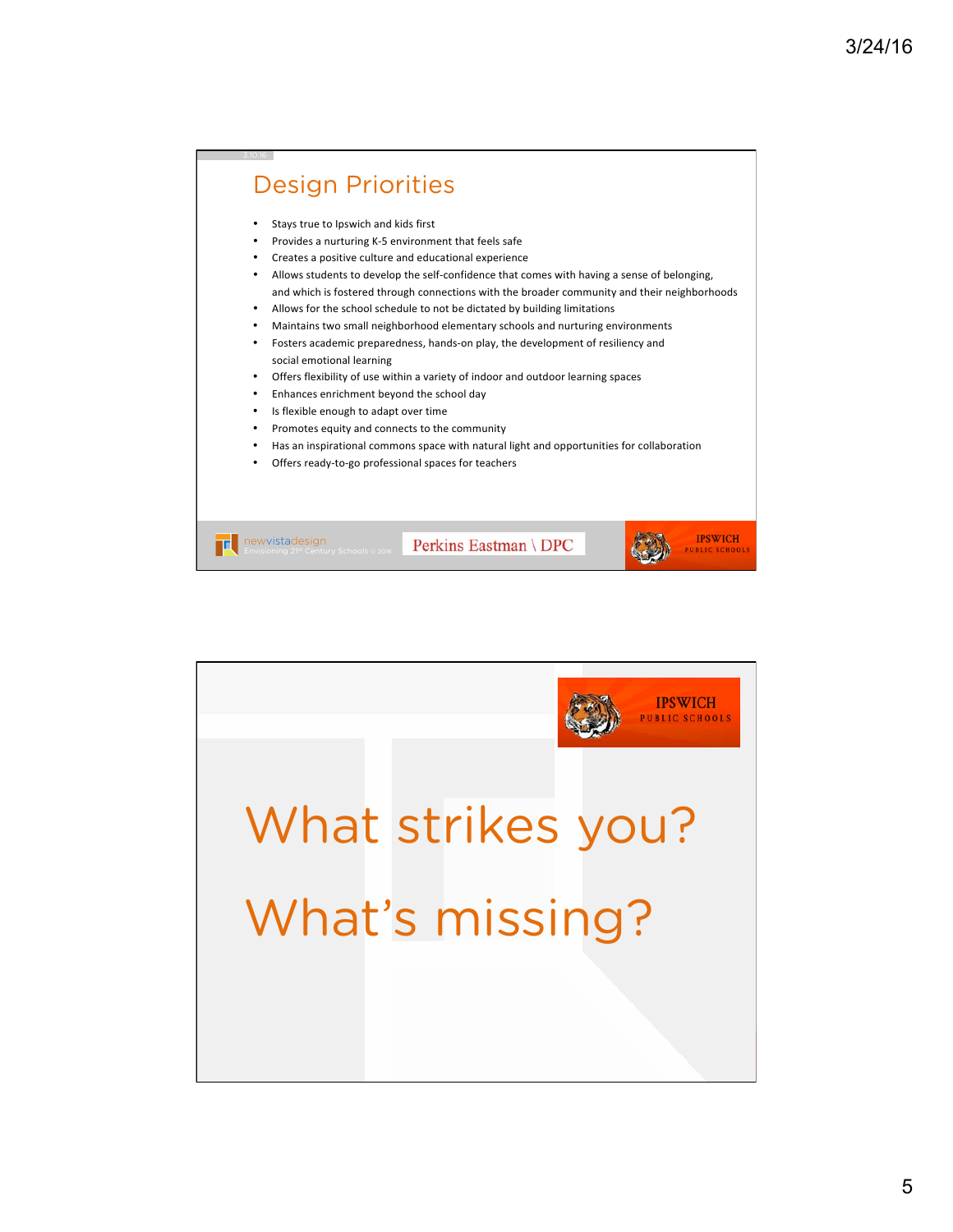

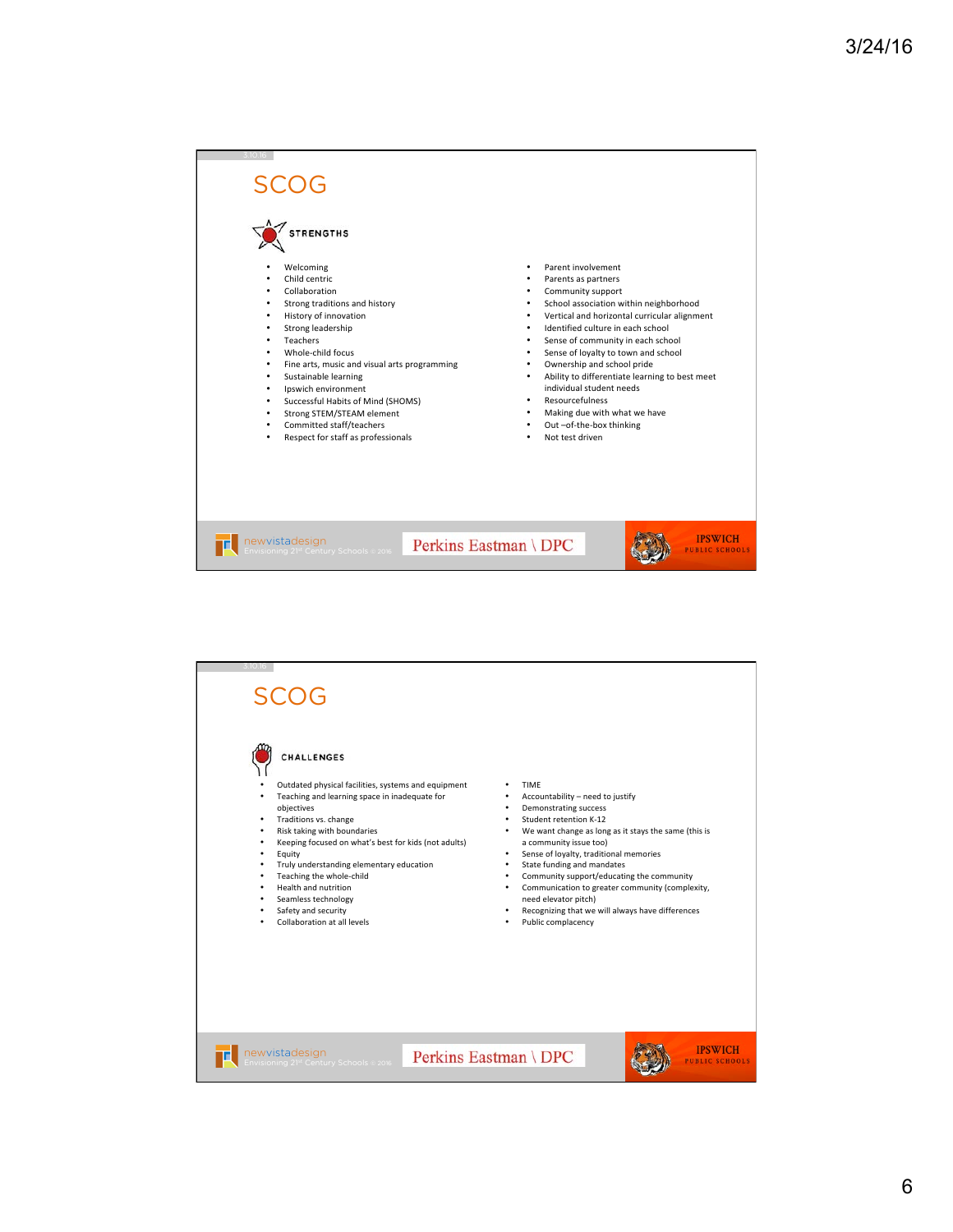

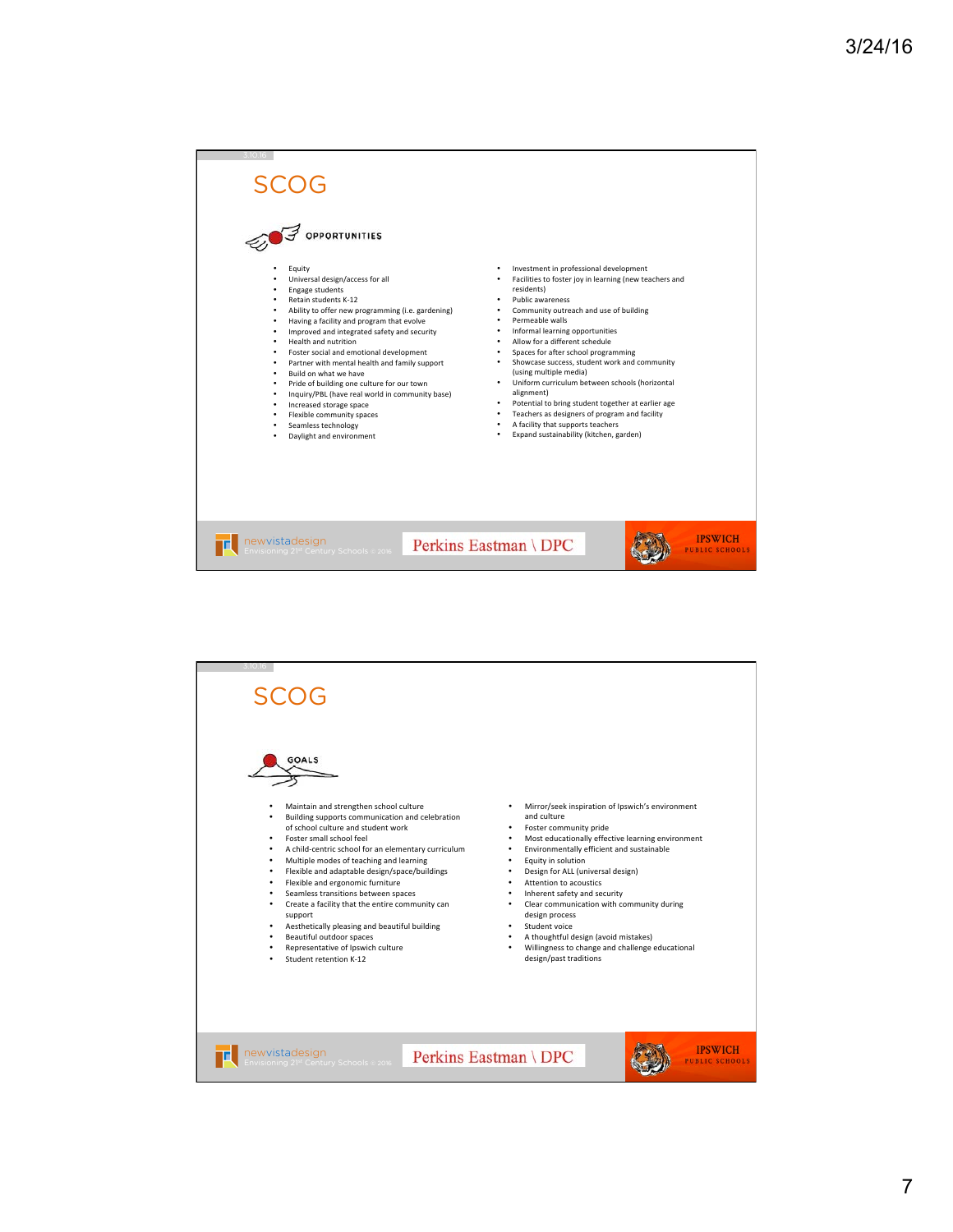

|                                                   |                                                                                                                                    | (2) K-5 Schools:                                                                                               | K-2/3-5 Schools:                                                                                                                          | K-3/4-5 Schools:                                                                                                       | (1) K-5 School:                                                                                                                                                        |
|---------------------------------------------------|------------------------------------------------------------------------------------------------------------------------------------|----------------------------------------------------------------------------------------------------------------|-------------------------------------------------------------------------------------------------------------------------------------------|------------------------------------------------------------------------------------------------------------------------|------------------------------------------------------------------------------------------------------------------------------------------------------------------------|
| Consideration                                     | <b>Description</b>                                                                                                                 | Winthrop K-5 at 420 Students + PreK.<br>Doyon K-5 at 355 Students                                              | Winthrop K-2 at 355 Students + PreK.<br>Doyon 3-5 at 420 students                                                                         | Winthrop K-3 at 490 Students + PreK.<br>Doyon 4-5 at 285 Students                                                      | New K-5 for all 775 Students . PreX                                                                                                                                    |
| <b>1a Facilities Equity</b>                       | <b>High quality classrooms</b><br>and support spaces                                                                               | 54% of students benefit from new facility                                                                      | 46% of students benefit from new facility                                                                                                 | 63% of students benefit from new facility                                                                              | 100% of students benefit from new facility                                                                                                                             |
| 1b ADA Compliance                                 | <b>ADA</b> compliant classrooms<br>and support spaces                                                                              | 54% of students benefit from full ADA<br>compliance                                                            | 46% of students benefit from full ADA<br>compliance                                                                                       | 63% of students benefit from full ADA<br>compliance                                                                    | 63% of students benefit from full ADA<br>compliance                                                                                                                    |
| 2 Program Equity                                  | <b>Equitable access to programs</b><br>and extracurricular offerings                                                               | Shared program access, with special<br>consideration given to support Doyon<br>students' access to programming | Shared program access                                                                                                                     | Shared program access                                                                                                  | Shared program access                                                                                                                                                  |
| <b>Grade Level</b><br><b>3a Program Alignment</b> | <b>Grade level alignment of</b><br>educational programming                                                                         | Existing level of alignment maintained.<br>Natural differentiation between schools                             | Aligned                                                                                                                                   | Aligned                                                                                                                | Aligned                                                                                                                                                                |
| preK-5 Program<br>3b Alignment                    | K-5 allgnment of<br>educational programming                                                                                        | Existing level of alignment maintained.<br>Natural differentiation between schools                             | Alignment potential                                                                                                                       | <b>Nigriment</b> potential                                                                                             | Allgned                                                                                                                                                                |
| <b>Continuity of</b><br><b>Relationships</b>      | The continuity of relationships and<br>familiarity within the pre K-S<br>educational experience                                    | Existing level of continuity of relationships<br>maintained within small school K-S<br>experience              | K-2/3-5 schools. Grade three transition<br>with student cohorts remaining constant.                                                       | K-3/4-5 schools. Grade four transition with needed to help create smaller school<br>student cohorts remaining constant | Continuity of relationships within separate Continuity of relationships within separate Academic and physical cohorting would be<br>experience within a larger school. |
| <b>S</b> Shared Resources                         | The ability to easily share and access<br>specialty staff, programs & resources                                                    | Existing level of access to part-time<br>specialists and grade level resources<br>maintained                   | Grade level resources all together.<br>Potential limitations in access to part-time<br>specialists.                                       | Grade level resources all together.<br>Potential limitations in access to part-time<br>specialists.                    | Access to part-time specialists and grade<br>level resources                                                                                                           |
| <b>Grade Level</b><br>6a Collaboration            | The opportunity for inter-grade<br>partnerships among staff/students                                                               | Existing level of collaboration maintained                                                                     | increased potential for district-wide<br>collaboration                                                                                    | increased potential for district-wide<br>collaboration                                                                 | increased potential for district-wide<br>collaboration                                                                                                                 |
| 6b PreK-S Collaboration                           | The opportunity for cross-grade<br>partnerships among staff/students                                                               | Existing level of collaboration maintained                                                                     | Limited potential for district-wide<br>collaboration                                                                                      | Limited potential for district-wide<br>collaboration                                                                   | Increased potential for district-wide<br>collaboration                                                                                                                 |
| Sm School Experience/<br>7 Culture & Community    | A common sense of both intimate<br>(classroom) and broader (small school) [Existing level of small school experience<br>community. | maintained                                                                                                     | Larger grade level K-2/3-5 cohorts within<br>small school environment                                                                     | Larger grade level K-3/4-5 cohorts within<br>small school environment                                                  | Academic and physical cohorting would be<br>needed to help create smaller school<br>experience within a larger school.                                                 |
| <b>8 Sibling Experience</b>                       | Siblings sponning multiple grades in<br>the same building                                                                          | Existing level of siblings in same building<br>maintained                                                      | K-2/3-5 sibling split                                                                                                                     | K-3/4-5 sibling solit                                                                                                  | Siblines in same building.                                                                                                                                             |
| Population<br>9 Demographics                      | Ability to balance the District's diverse<br>student backgrounds and needs                                                         | Existing ability to balance students'<br>backgrounds and needs within classroom<br>and specialized settings    | Potential to balance students"<br>backgrounds and needs within classroom<br>and specialized settings                                      | Potential to balance students'<br>backgrounds and needs within classroom<br>and specialized settings                   | Potential to balance students' backgrounds<br>and needs within classroom and specialized<br>settings                                                                   |
| 10 Transitions                                    | Ability to minimize transitions that can No transitions in K-5 student/family<br>negatively impact learning                        | experience                                                                                                     | One transition in K-5 student/family<br>experience at third grade. Student cohorts experience at fourth grade. Student<br>remain constant | One transition in K-5 student/family<br>cohorts remain constant                                                        | No transitions in K-5 student/family<br>experience                                                                                                                     |





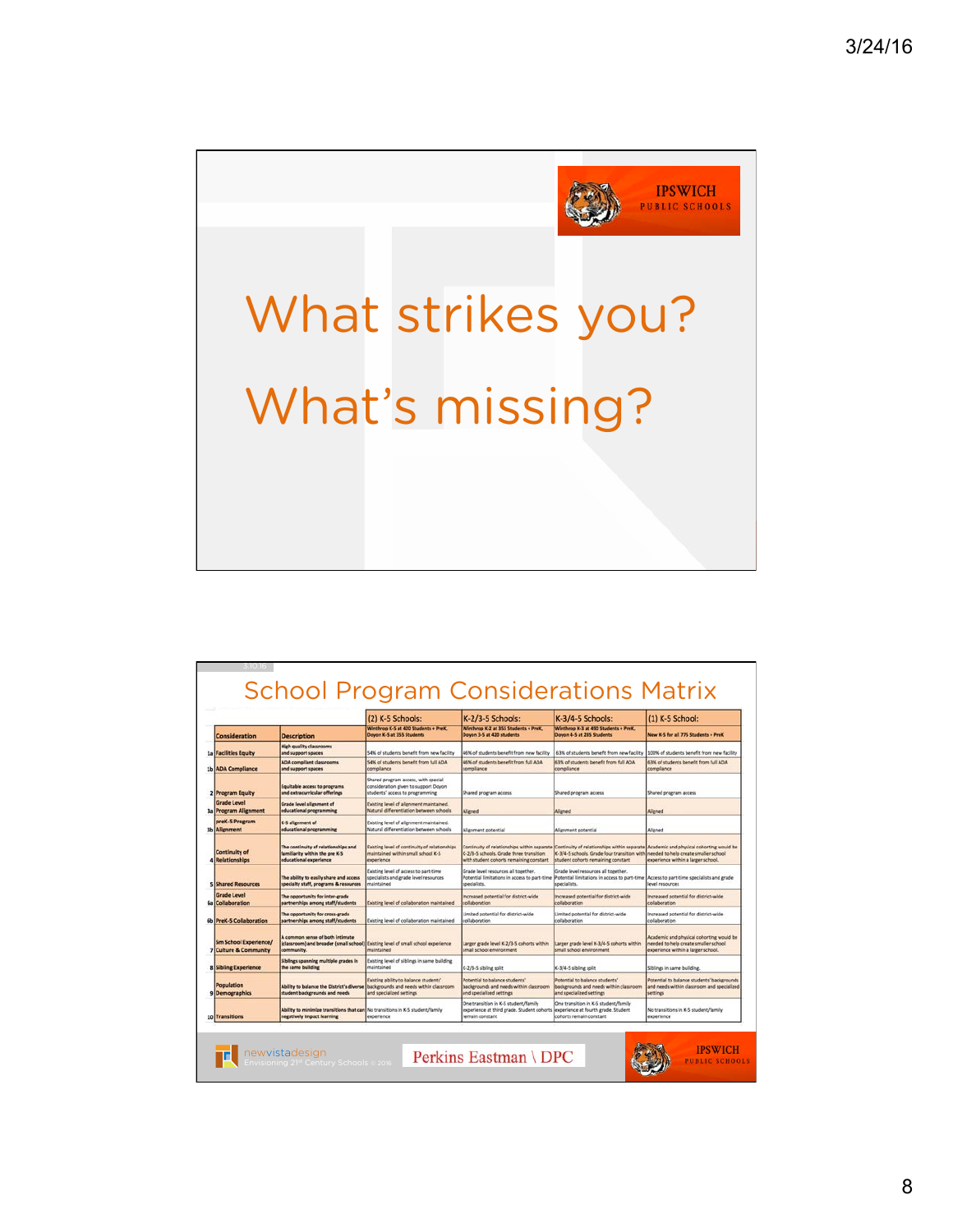